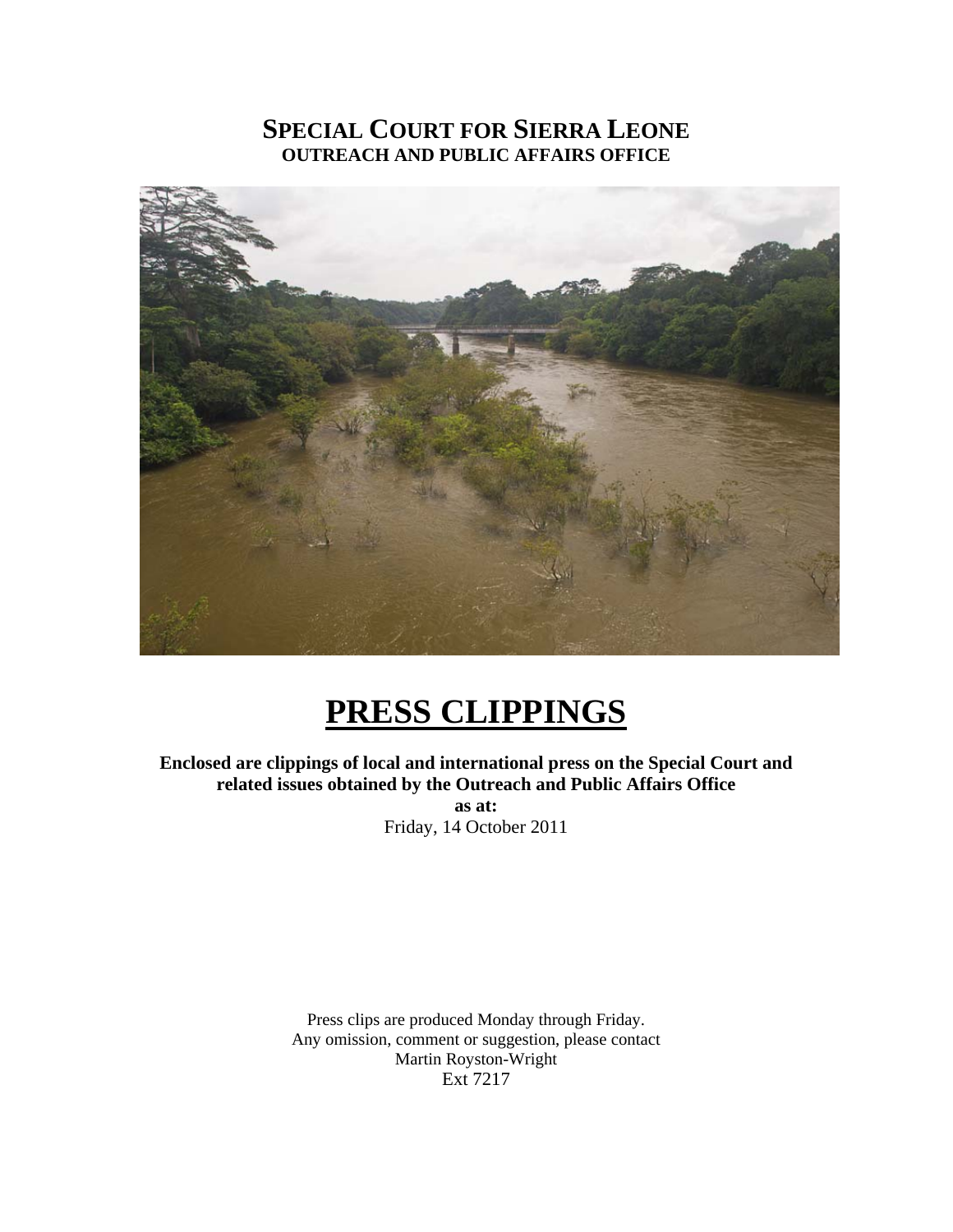| <b>Local News</b>                                                |        |
|------------------------------------------------------------------|--------|
| Issa Sesay, Others Cry / Exclusive                               | Page 3 |
| <b>International News</b>                                        |        |
| ICTY Judges Rule Not to Split Mladic case / Hague Justice Portal | Page 4 |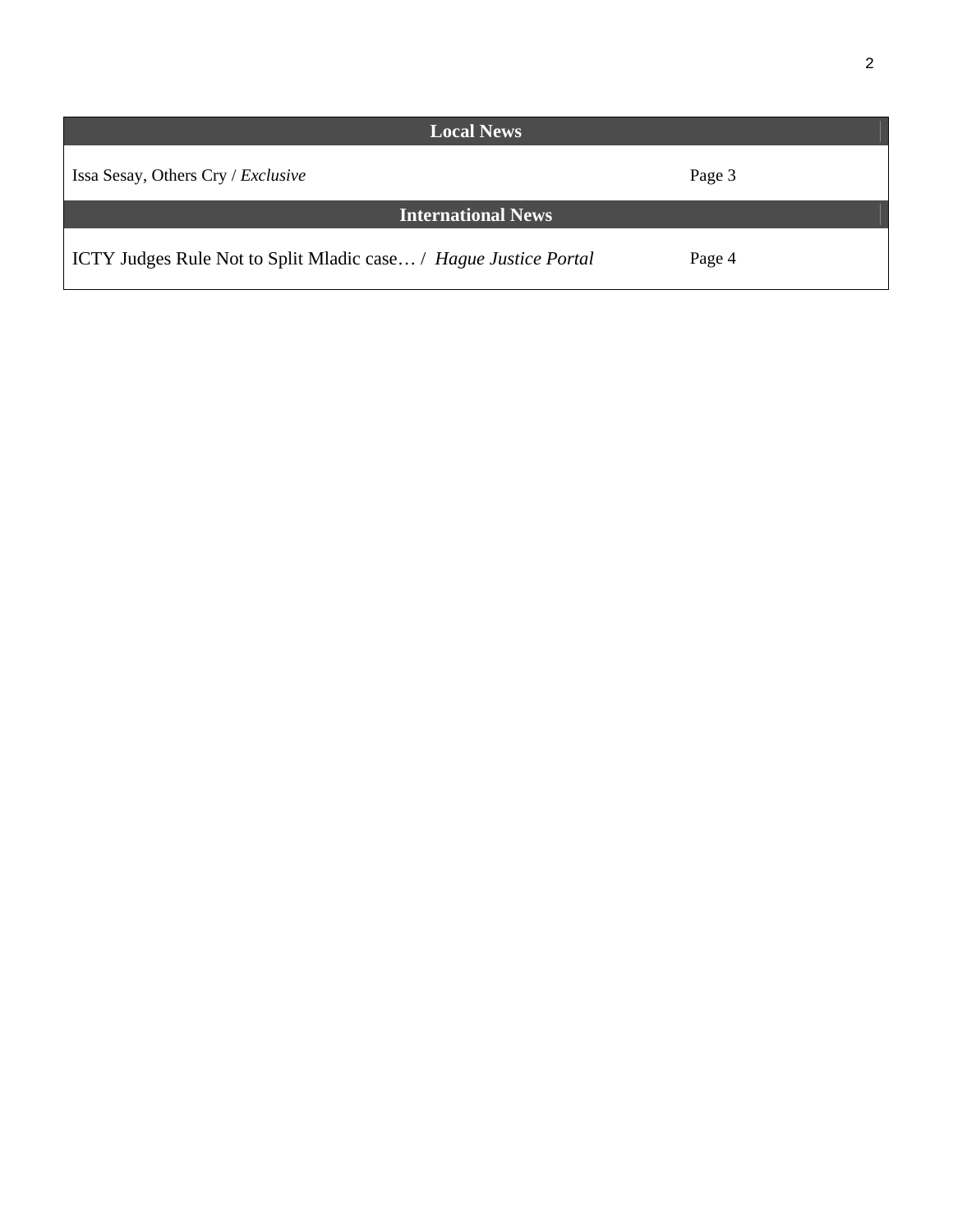

**Eight Special Court for Sierra Leone** (SCSL) convicted war criminals including the former RUF leader Issa Sesay are calling on the Sierra Leone government and the SCSL to intervene in their plight with regard several ill treatment they allege to be currently facing while serving their jail sentences at the Mpanga detention facility in Rwanda.

The eight convicted prisoners expressed their concerns in a nine page complaint letter to key stakeholders in their home, Sierra Leone.

In the said letter, Issa Sesay and others called on government and the SCSL to address their issues in line with the agreement regarding their transfer from Sierra Leone to Rwanda. The prisoners described the transfer move as a waste of resources as according to them they understood the SLSC carried out a refurbishment of part of the prison and pays the sum US\$45 per day for each prisoner to the Rwanda authorities.

They also claimed that emergency contact address and telephone numbers provided to them by the SLSC is not working, adding that they have no money to provide themselves with some of their basic needs. Despite promises made to them for a convenient detention facility in Rwanda, inline with international standards, Issa Sesay and others expressed

dismay over the poor quality of food, medical service, education and above all blatant disrespect for their human dignity, views and concerns.

The Sierra Leonean war crime prisoners at Mpanga detention facility accused the Rwanda authorities of various human rights abuses carried out against them and their nation, citing remarks such as "Sierra Leoneans behave like dogs" "The use us as examples of genocides perpetrators when we have not been convicted on such crime," they complained. According to them bad climate condition is among their long list of concerns as they claim that they were not provided with the appropriate gears to stand such climate conditions.

The prisoner also expressed doubt over the financial report for 2010 from the Mpanga, claiming they spent US\$2928 on their feeding.

Several order complaints were catalogued in their nine page letter.

Meanwhile, human rights organizations have expressed concerns over the reported cases of maltreatment of the prisoners which is a contravention of international laws. Human Rights Guards, a non government organization is calling on the concerned institutions to look into the prisoners' claims and find ways of addressing them.